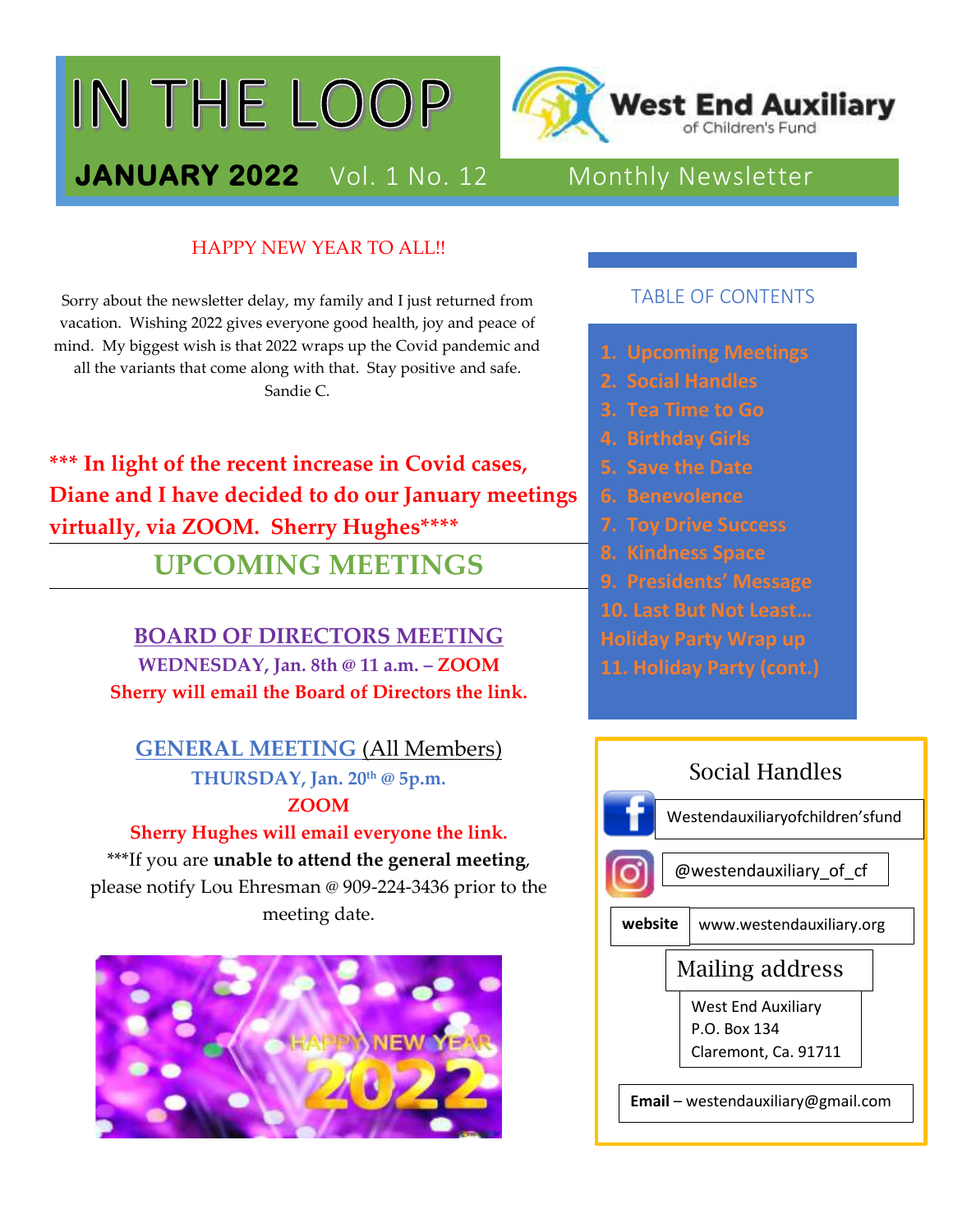

Saturday, February 5, 2022 9:00 am -11:00 am

Hi girls…… Tea Time To-Go will be here before you know it!

Here is your sneak peak of our beautiful "Tea" invitation. Yours will be arriving in your mailbox soon.

A special thanks to Michelle Guillen, Lou Ehresman, and Sherry Hughes, for helping MaryJane, and I assemble the tea invitations during the busy holiday season.



And kudos to Melissa Smith for getting all those address labels done… not an easy task.

**Wolfe's Market will be making their delicious finger sandwiches and fruit cups. The tea sandwiches will include the following:**

| **Egg salad                        | ** A petite croissant filled with turkey, cheddar, lettuce, and tomato |
|------------------------------------|------------------------------------------------------------------------|
| ** Cucumber cream cheese with dill | **Sesame chicken crusted salad                                         |

**We also have two SURPRISES for our TEA!** Our ladies will be baking sweets! A BIG 'thank you' goes to Lou Ehresman and Jana Carney for stepping up to the **stove** to bake our scones and cookies this year. Lou, Maggie Henderson and Maggie's daughter Samantha, will be in charge of the yummy scones! Jana will lead our cookie making committee. Everyone that signed up to bake cookies, will receive an email from Jana, to cinch up the details. You will all love Jana's cookie recipes! They are keepers What **FUN** to find sweet treats made by our ladies! **Another BIG surprise to our curbside TEA will be an "Opportunity drawing"!**

There will be three amazing items to win! This year we will have:

- 1. \$300.00 gift card tree
- 2. \$400.00 Amazon gift card (thank you Norma Grannis for your generous donation)
- 3. \$500.00 value Valentine's Day basket.

**It would be greatly appreciated if you could donate a \$25.00 gift card from any store or restaurant of your choice, to help with the gift card tree. Please bring your gift card to the home of Lori Pupka or drop off at Granite Church on Jan. 19th, at 4 p.m. Thanks so much!** The beautiful Valentine's Day basket will be on display at our ZOOM General Meeting on Jan. 20<sup>th</sup>. If you are interested in purchasing Opportunity tickets in advance, please contact Barbara Williams at 909-899-6797 for payment.

Thank you for all of your support. **Your co-chairs, Lori and MaryJane**

**P.S. Ladies, please get your reservations in soon, we have a cap of 300!** 

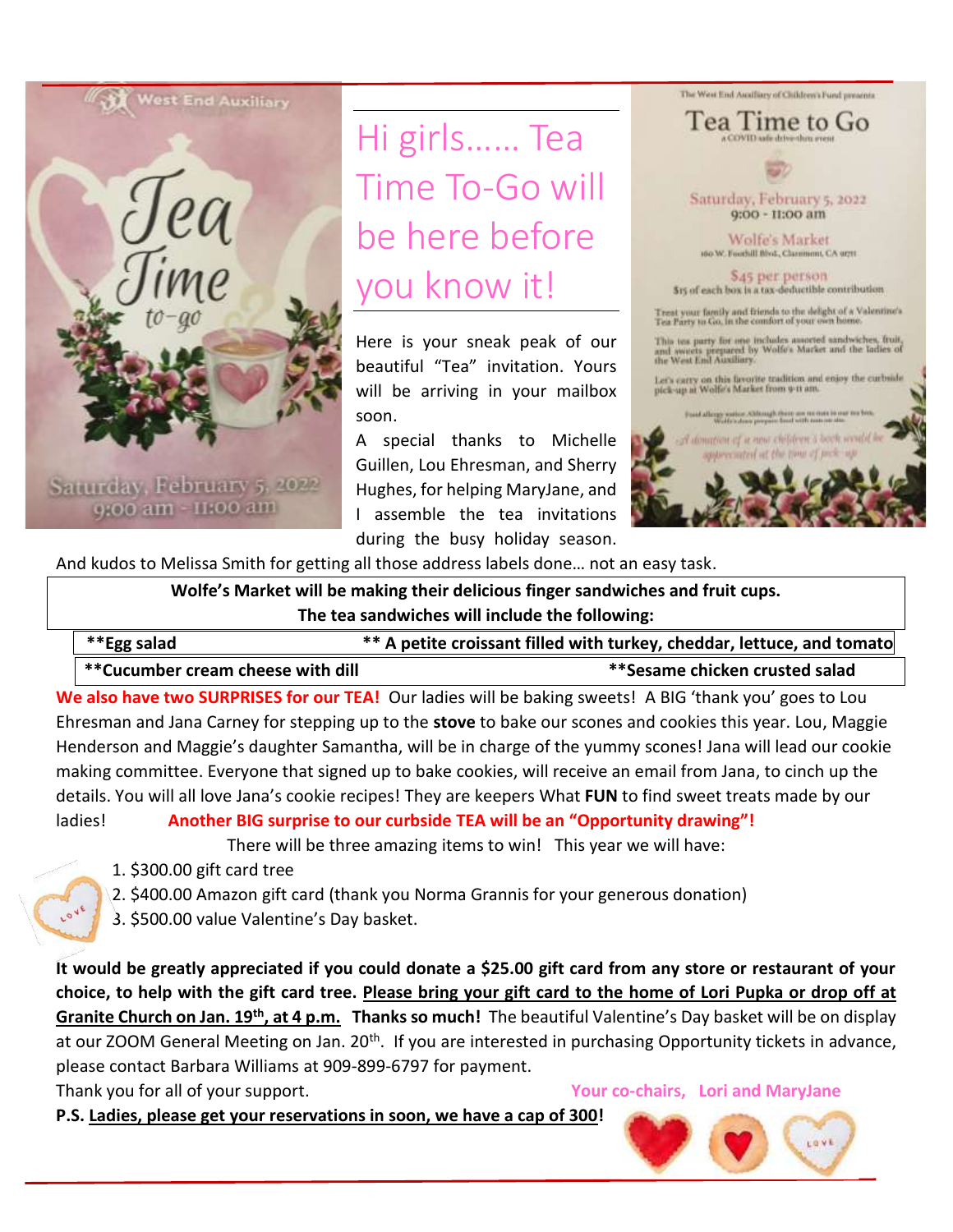## **BIRTHDAY GIRLS!!**

**CAROLYN Betram 1/9** 



**LINDA Rice 1/25** 

SANDIE Chin 1/21

MELISSA Smith 1/25

**CARLYNN Christian 1/30** 

**MARYJANE Shapiro 1/30** 





**March 18, 2022** 

**Thank you** for your wonderful benevolence giving to Children's Fund and the Children's Assessment Center to meet the immediate needs of children, youth, and families during August through November of 2021. **The donations of Members, Associates, Sponsors, and Friends of the auxiliary had an approximate value \$8,328**. As you can see below, the needs continue in this new year.

#### **Children's Fund Needs for January**

Foster youth birthday gifts (i.e. Art Kits, Sports/Recreational Equipment)

#### **Children's Assessment Center Needs for January**

New Duffel Bags

#### **Monthly Children's Assessment Center needs are:**

1) 8 oz. water bottles

2) variety of baked chips

- 3)Takis and Goldfish individual bags
- 4) Instant mac and cheese individual serving size

**The Benevolence Committee will be outside the Granite Creek Church on January 19th, at 4 p.m. to receive donations.** If you could please tape or staple a note with the value of your donations when you drop them off, we would appreciate it. We are keeping a monthly record of the monetary value of benevolence donations, which we will give to our Treasurer, Barbara Williams.

**Additionally, donations may be left at the homes of: Louise Del Turco**(2029 Muirfield Avenue, Upland)),

**Lori Pupka** (2309 North Indian Hill Boulevard, Claremont), **Tara Tisopulos** (786 Via Espirito Santos, Claremont) **or Linda Kraai**(922 West La Deney Drive, Ontario) during the week prior to our meeting.

#### **With love and appreciation from your Benevolence Committee, Louise Del Turco, Tara Tisopulos, and Linda Kraai**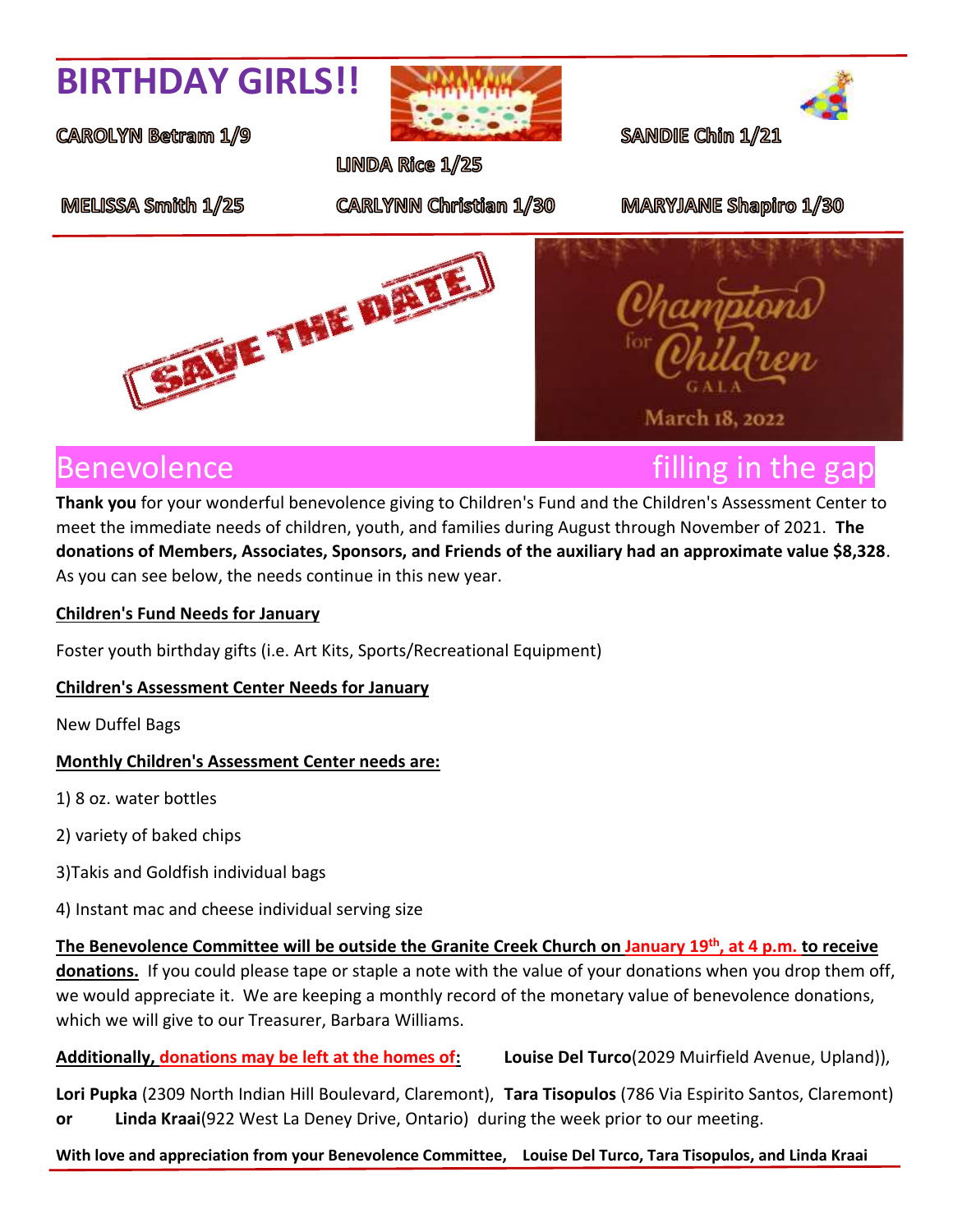## **OUR TOY DRIVE WAS A SUCCESS!**

I was able to deliver 58 toy and gift cards worth \$1025.00 to the Children's Fund warehouse in December. Thank you to our members and our friends for your kind generosity, special thanks to Lori Pupka, Sue Volz and Tara Tisopulos for collecting toys!



Kerry Castel De Oro

## **KINDNESS SPACE**

**Our dear Linda Kraai, broke her left arm when she fell watching her grandson at the park. Her arm is in a bent position with a cast from her wrist to halfway between her elbow and shoulder. Linda is being a trooper, but it's not easy doing everything with one hand. Please send her wishes of quick healing and minimal pain. We LOVE YOU Linda.** r<br>.

# Presidents' Message Diane Graeber and Sherry Hughes

"We will open the book; it's pages are blank. We are going to put words on them ourselves. The book is called opportunity and it's first chapter is called New Year's Day" – Edith Lovejoy Pierce

"You'll never get bored when you try something new. There's really no limit to what you can do." – Dr. Seuss

We wish you and the West End Auxiliary of Children's Fund a Happy New Year!



We had a great new type of 2021 Holiday Party with the support of the Social Committee! A special thank-you to Lori Pupka, Graciela Gonzalez, Mary Jane Shapiro, Michelle Guillen, Anne Turner and Jana Carney. The decorations and center pieces were amazing! Another special thank-you to Lou Ehresman for taking care of the silent auction and to all the members who contributed items.

We are looking forward to the "Tea to Go" in February, the "Gala" in March, and the "Garden Tour" in April. We thank-you in advance for volunteering and/or participating in these fundraiser events to give SUPPORT, OPPORTUNITY, AND HOPE and a bright future for every child!



Newsletter Editor and Publisher – Sandie Chin –Vice President email meat - [westendauxiliary@gmail.com](mailto:westendauxiliary@gmail.com) with newsworthy stories or corrections.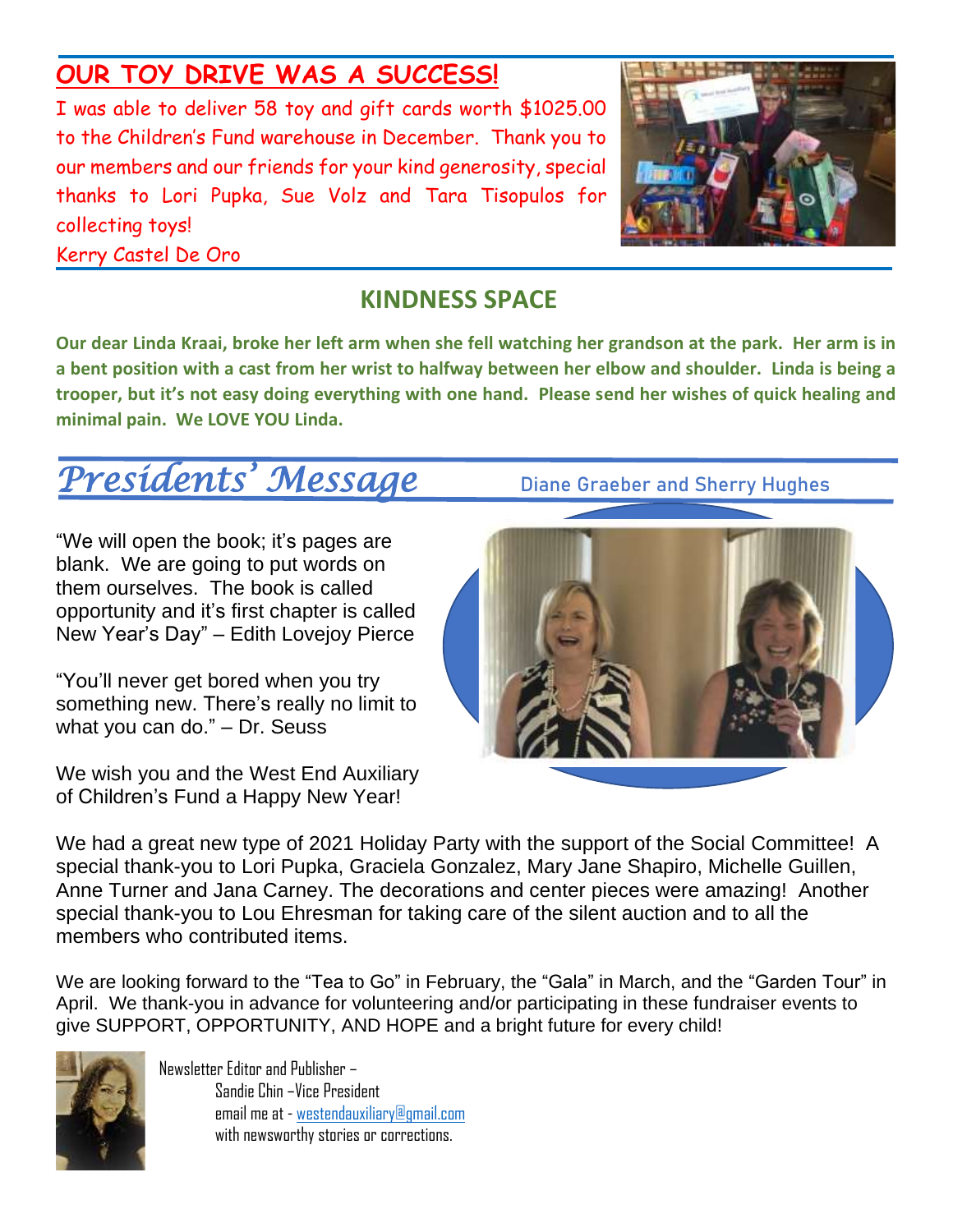## **LAST BUT NOT LEAST..... HOLIDAY PARTY WRAP UP** AS LINDA RICE SAID, "LET THE PICTURES TELL THE STORY". The amount raised for the Holiday Party was \$3,245.00!